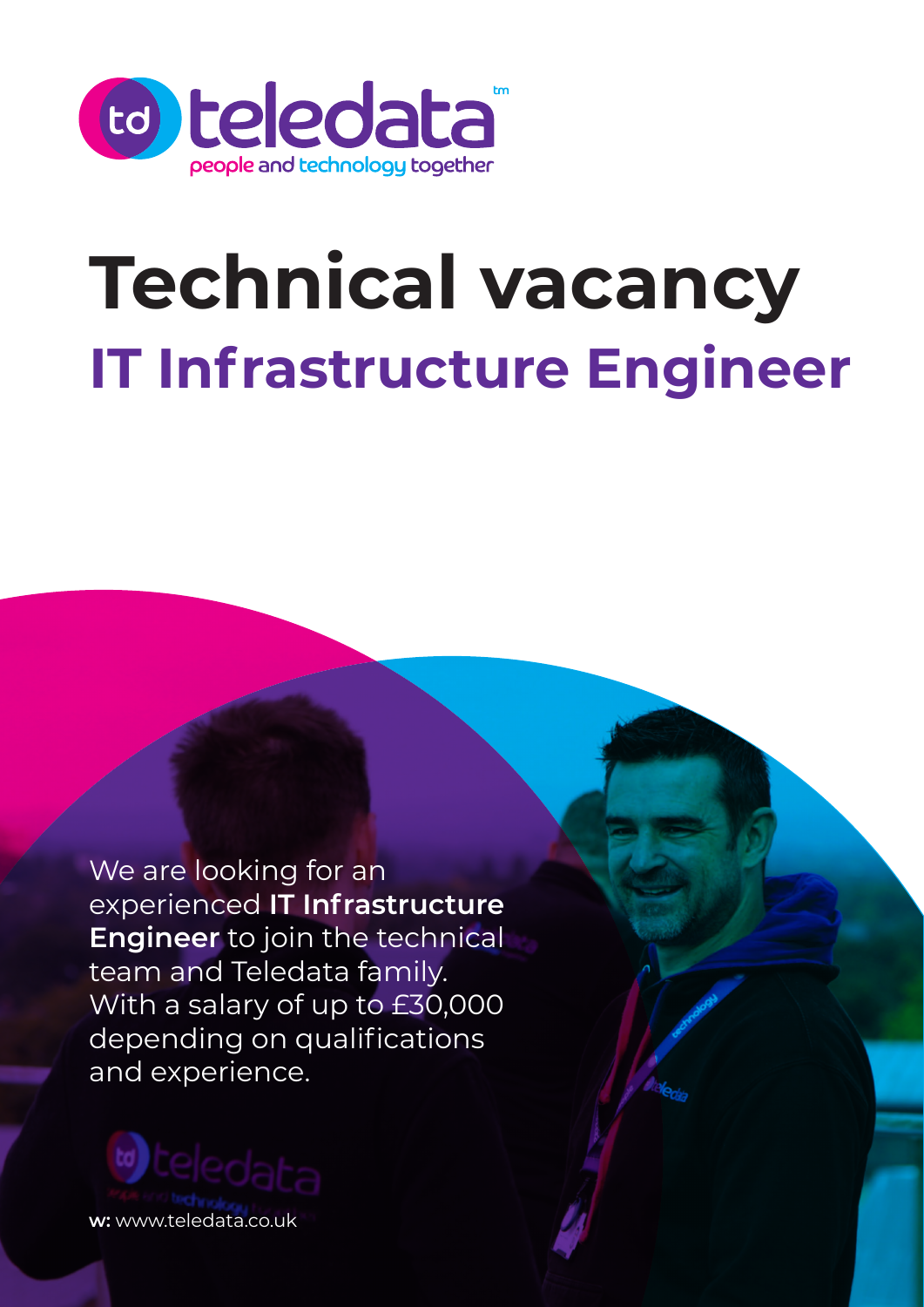# **Welcome to Teledata**



**Established in 2007, Teledata has been providing clients with high-quality colocation, server hosting, workplace recovery and data centre services for over a decade.**

We are looking for an experienced IT infrastructure engineer to join the technical team and Teledata family. With a salary of up to £32,500 depending on qualifications and experience.

#### **Bringing people and technology together...**

We bring people and technology together, and you can rely on our passionate, dedicated and friendly team to give you a warm welcome and support you on every step of your career with us.

#### **A great place to work in Manchester**

Here at our Manchester HQ, you'll find a relaxed working environment where drive, enthusiasm and good old fashioned honest hard work are all rewarded with the genuine opportunity to develop a career within the hosting and IT infrastructure industry.

#### **#TeamTeledata**

Personal development and progression with real responsibility are all part of the deal at Teledata. And like many a modern workplace, we like to have a bit of fun as well!



# **Why choose Teledata?**

- Growing Manchester based company
- Finalists in The Northern Tech Awards Top 100
- **Innovative, technology driven culture**
- Brilliant opportunities for ongoing development and training

1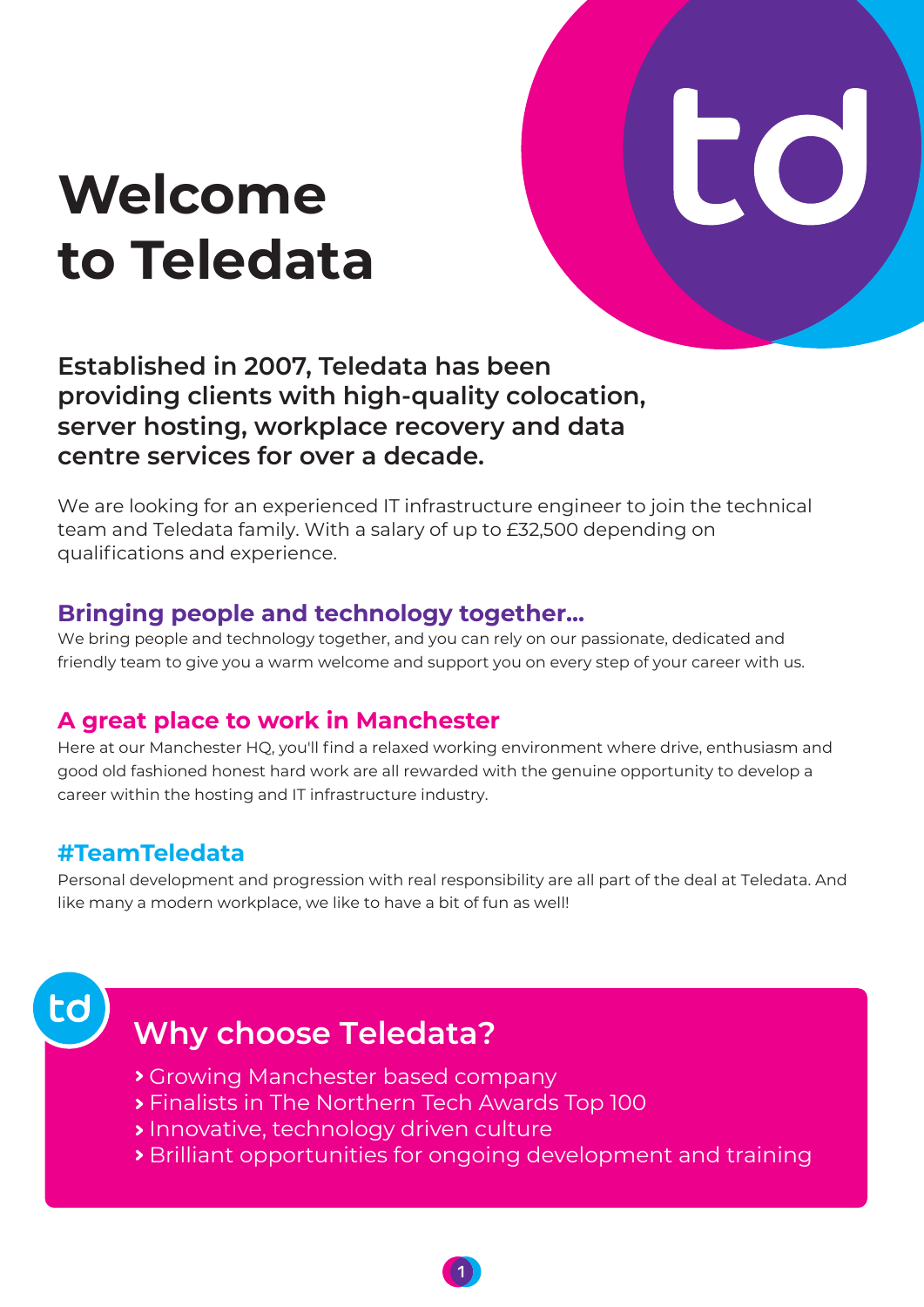

# **Key Responsibilities**

- Deploy, maintain and troubleshoot network and cloud services
- Pre-sales support
- 2nd/3rd Line helpdesk duties
- Taking ownership of tasks

## **Essential Requirements**

- GCSE and A-Levels or equivalent
- Excellent communication skills
- Attention to detail
- Analytical problem solving skills
- Understanding of network hardware such as: switches, firewalls and routers
- Understanding of network services such as: TCP/IP stack, DNS, VPN, VLANs
- Driving license and own transportation

# **Desired Skills and Qualifications**

- Computing related degree
- Cisco CCNA or VMware VCP Certified

#### **Experience of:**

- Linux (preferably CentOS)
- Windows Desktop and Server
- FortiGate Firewalls
- VMware
- Cisco
- LAMP stack
- Monitoring systems

2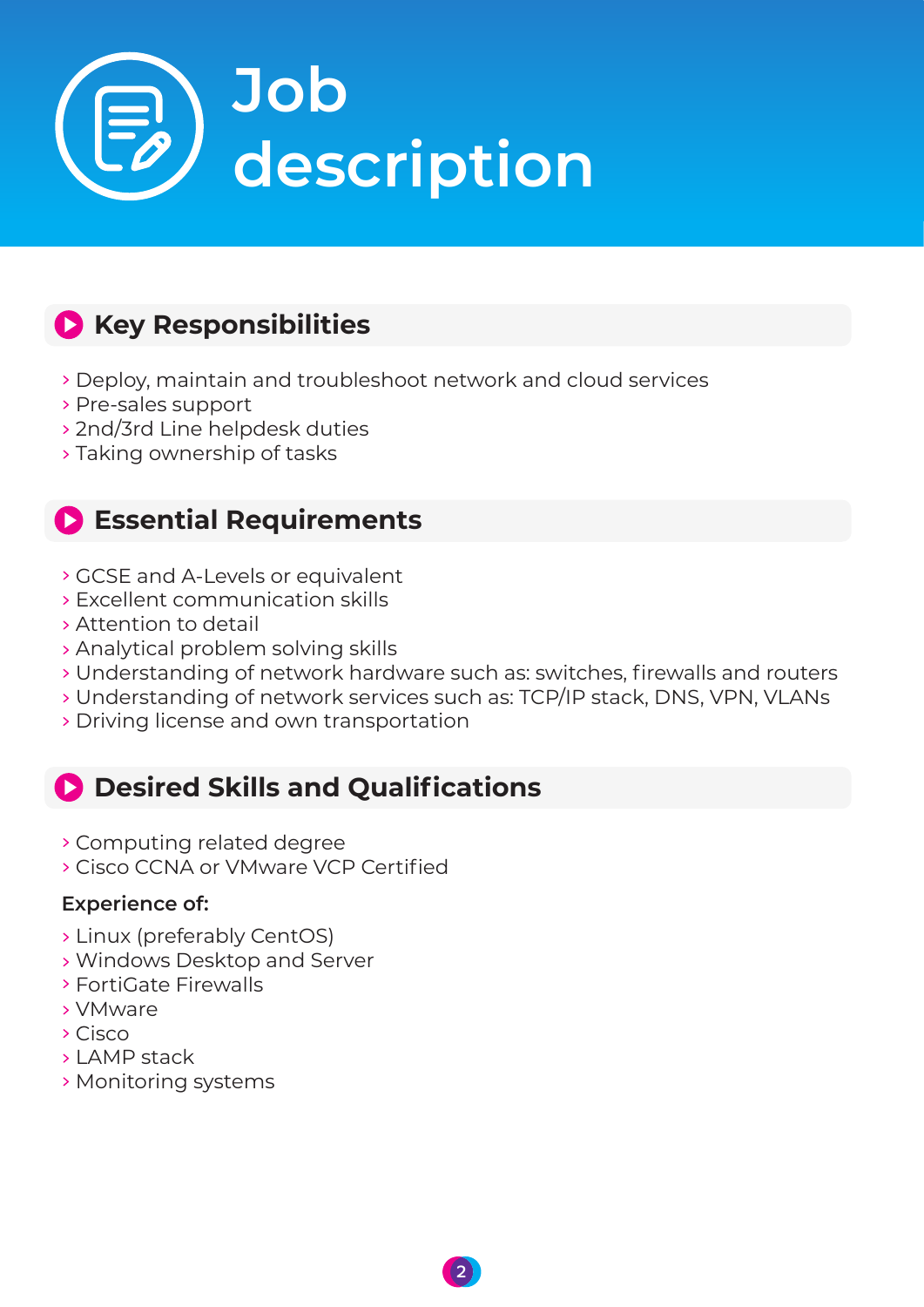

Infrastructure



> Head of Technology

**Contract type** 

Permanent



 $> 37.5$ 

**Salary** 

Up to £30,000 depending on qualifications and experience

### **Benefits**

- 20 days annual leave
- Additional day off on your birthday
- Company phone and laptop
- Fortnightly office yoga
- Office breakout area: arcade machine, pool table, Xbox, games

# **Ready for your new challenge?**



Call 0161 498 1200 or email **careers@teledata.co.uk**